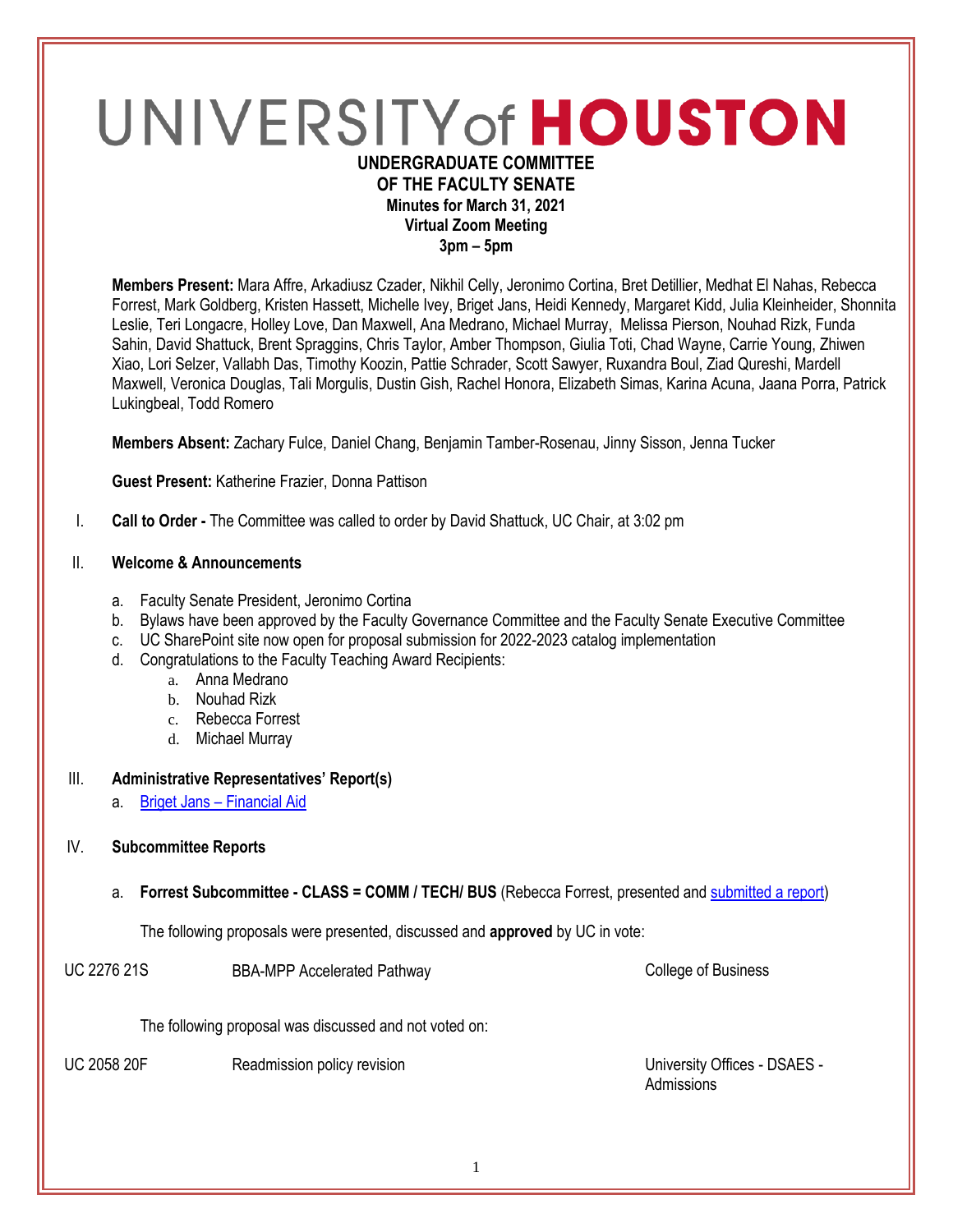The following proposal was not discussed or presented for vote:

UC 2086 20F BBA - Applying for Readmission Criteria College of Business

- b. **Ivey Subcommittee - TECH / HOBBY / HON / NSM** / **CLASS = SOC** (Michelle Ivey, no report presented or submitted)
- c. **Love Subcommittee - CCS / ECON / NSM / BUS / HON, EDU** (Holley Love, presented an[d submitted a report\)](https://uofh.sharepoint.com/:w:/s/uc/admin/EVlpxkLOad5JrSvsXH5dRMYBgb4-hpllXhQg4cJVPTpfKA?e=dcGhMZ)

The following proposals were presented, discussed and **tabled** for more information per UC recommendation:

UC 2206 20F NSM Computer Policy College of Natural Sciences and

**Mathematics** 

- d. **Medrano Subcommittee - BUS** / **CLASS = ENG, HHP, HS, HIS** (Anna Medrano, no report presented or submitted)
- e. **Thompson Subcommittee - MCL / PS / ENGI / HRM / COA / CLASS = MCL, PS, WGS / TECH** (Amber Thompson, no report presented or submitted)

#### V. **Old Business**

- a. Representation on the UC for the 2021 elections Nominations have been made, some of which have been accepted and elections are in process.
	- i. (1) Business
	- ii. (1) CLASS
	- iii. (1) Nursing
	- iv. (1) Education
	- v. (2) NSM
- b. Nominating Committee for Chair Elect
	- i. Kristen Hassett
	- ii. Jaana Porra
	- iii. Lori Selzer
	- iv. Chad Wayne

#### VI. **New Business**

a) TCCNS Adoptions - Approved

UC 2280 21S [TCCNS Adoptions and Edits \(5th memo\)](https://uofh.sharepoint.com/sites/uc/Lists/ProposalSubmissionAndTracking/DispForm.aspx?ID=2280&ct=1616618596674&or=OWA-NT&cid=727331d5-4c8c-7252-328d-10f54af6ca89&originalPath=aHR0cHM6Ly91b2ZoLnNoYXJlcG9pbnQuY29tLzpsaTovcy91Yy9FMVVER3lvMUQ0OUZyUU5rVVJTZTRQWUJFdkowd19RX2xBemhOYTZ2Z1B0alNBP3J0aW1lPXBzQWpkQVh2MkVn) University Offices – Office of the

Provost – Student Success

#### VII. **Resources**

**NOTE**: All meetings are held in room 306 (Faculty Senate Office), M.D. Anderson Library unless, otherwise noted.

# a. **Scheduled meetings for 2020-2021:**

Fall 2020: August 26 (orientation meeting), September 30, October 28, November 11, \*November 18 (special meeting), December 9 (as needed) Spring 2021: January 27, \*February 3 (special meeting), \*February 23 (special meeting), February 24, March 31, April 28, May 12 (as needed)